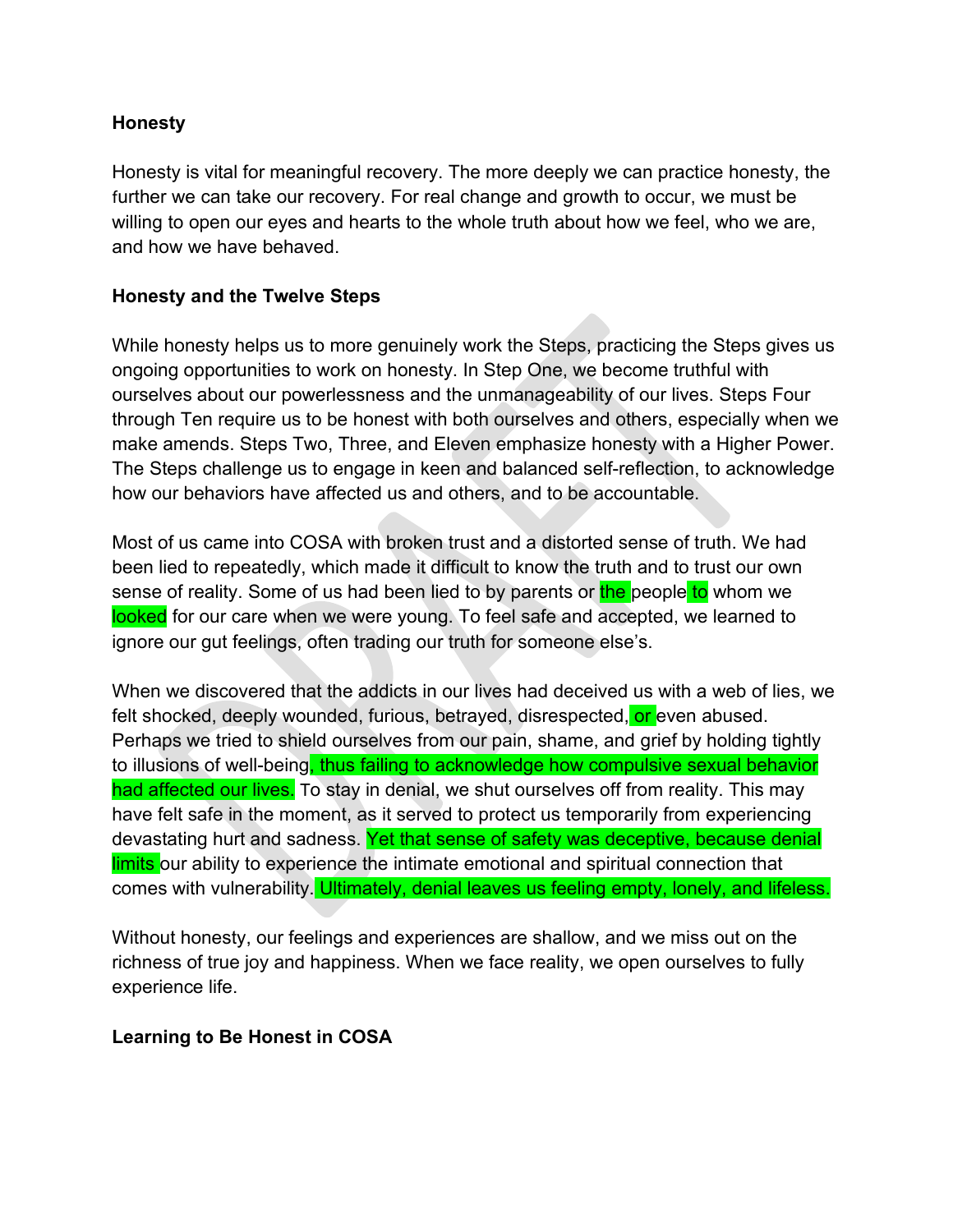In COSA, instead of focusing on the sex addict's behaviors, we pay attention to our selfcare and trust that our Higher Power will let us know what we need to know when we need to know it. We can listen to and trust our Higher Power's guidance. We can discuss concerns with our sponsors and other COSA members. As we begin to recognize that some people may not currently have the ability to be honest, we can accept our powerlessness over them. We learn to stop obsessing over the actions of others. Instead, we concentrate on working the Twelve Steps ourselves.

As we recover in COSA, we learn that we do not have to forfeit our own truth and power when what we are being told doesn't feel right. We practice trusting our intuition. We can refuse to buy stories that seem to us to be spun from deception and manipulation.

Our sponsors and other COSA members model honesty for us by speaking their truth and setting boundaries, even when it's difficult. We hear and see how they trust their inner wisdom and Higher Power, and we feel hopeful and motivated to do the same. We discover healthier ways to deal with situations in which we feel unsafe or sense that others are not being honest with us.

## **Sharing within the Fellowship**

Some of us are able to be truly honest for the first time in COSA. Our program's Traditions and guidelines help to ensure that meetings are safe places where members can freely share from the heart. COSA's emphasis on anonymity and a judgment-free zone, where "crosstalk" or advice-giving are discouraged, allows many to feel secure enough to be profoundly vulnerable.

On the other hand, we may struggle with knowing just how much of ourselves to share. We may have overshared in the past, especially when we needed relief from our emotional burdens. It is true that once we tell a secret, it can never be untold. We may ask for support and guidance from our Higher Power, sponsors, and fellow COSA members while we learn how to assess the safety of situations, identify our boundaries, regain our sense of authenticity, and recover the ability to trust. We can be gentle with ourselves and listen to our inner voice.

Many of us struggle with whether to share the truth about the effects of sex addiction with family members, friends, or others outside of COSA. We practice patience as we listen to the experience, strength, and hope offered by others, and we work to determine what is best for our situation. Being authentic does not mean we must reveal all the details of our lives to everyone, even if we are pointedly asked. We take care of ourselves by learning to listen to our inner truth and to discern when and where we feel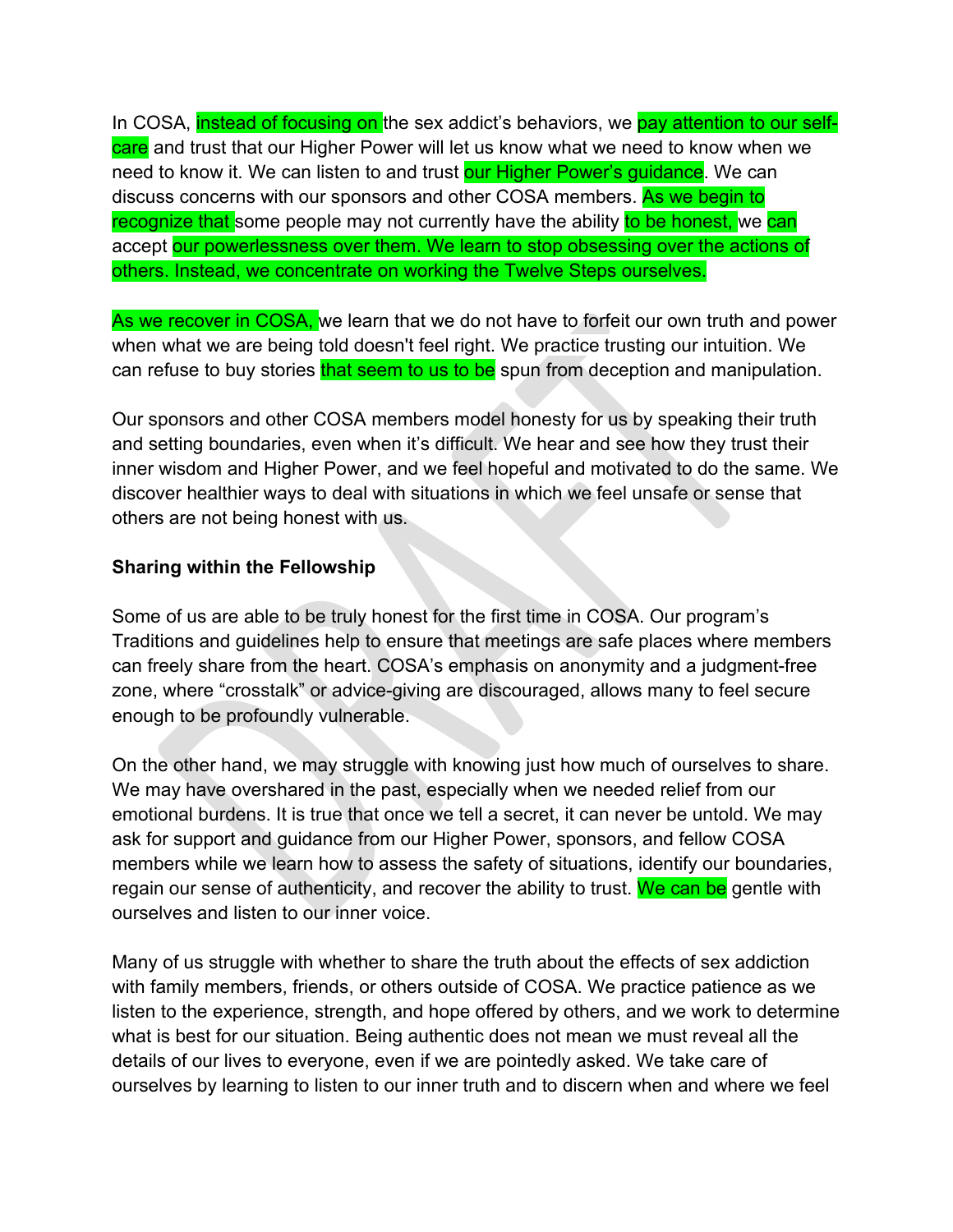safe. Sometimes the most honest approach is to state that we do not feel comfortable sharing about it.

# **Truly Connecting with Higher Power, Self, and Others**

Recovery requires rigorous honesty. In order to heal, we must become honest with ourselves about both our current situation and our past. When it comes time to make amends, our authentic acceptance of who we are and what we have done allows us to feel true remorse and empathy. This might require us to acknowledge things that we would rather forget. Until we can recognize and accept all aspects of ourselves and our lives, our shame will hold us back. Secrets feed shame and shame thrives in the darkness. Honesty is the pathway into the light.

Spiritual connection and honesty are intricately entwined. We can have a clear and genuine connection with our Higher Power only when we are completely honest about who we are. The more honest we can be, the more connected we are to our Higher Power. And conversely, the more we connect with our Higher Power, the closer we get to accessing our own truth and inner knowing.

Often honesty requires courage and discernment. Sometimes we may not recognize that we are being dishonest or we may not know how to be honest. We need to be patient with ourselves. Honesty is an unfolding process. As we grow in our recovery, our understanding of honesty grows. When we are unsure of our own truth, we can pause and seek an intuitive connection with our Higher Power. Honesty removes distortions and frees us to regain a connection to our true thoughts and feelings. Gradually, we learn to trust in ourselves.

## **Self-acceptance**

Some of us spent a lot of time and energy trying to build a false or inaccurate persona. We feared that if others saw the "real" us, we would be rejected or excluded. Some of us masked our denial of reality by calling it optimism. We put on a happy smile and told others that we were OK and that all was well, when really, it was not. Deep down, we were betraying our true feelings.

When we deceive ourselves by denying our truth and ignoring our feelings, we bury our authenticity. This deep denial of self tends to result in reactions, such as anger, rage, stress, resentment, depression, and grief. Swallowing our truth can suffocate the essence of who we are. We cannot celebrate and love ourselves when we are locked in the shadow of deception, afraid to acknowledge our very being.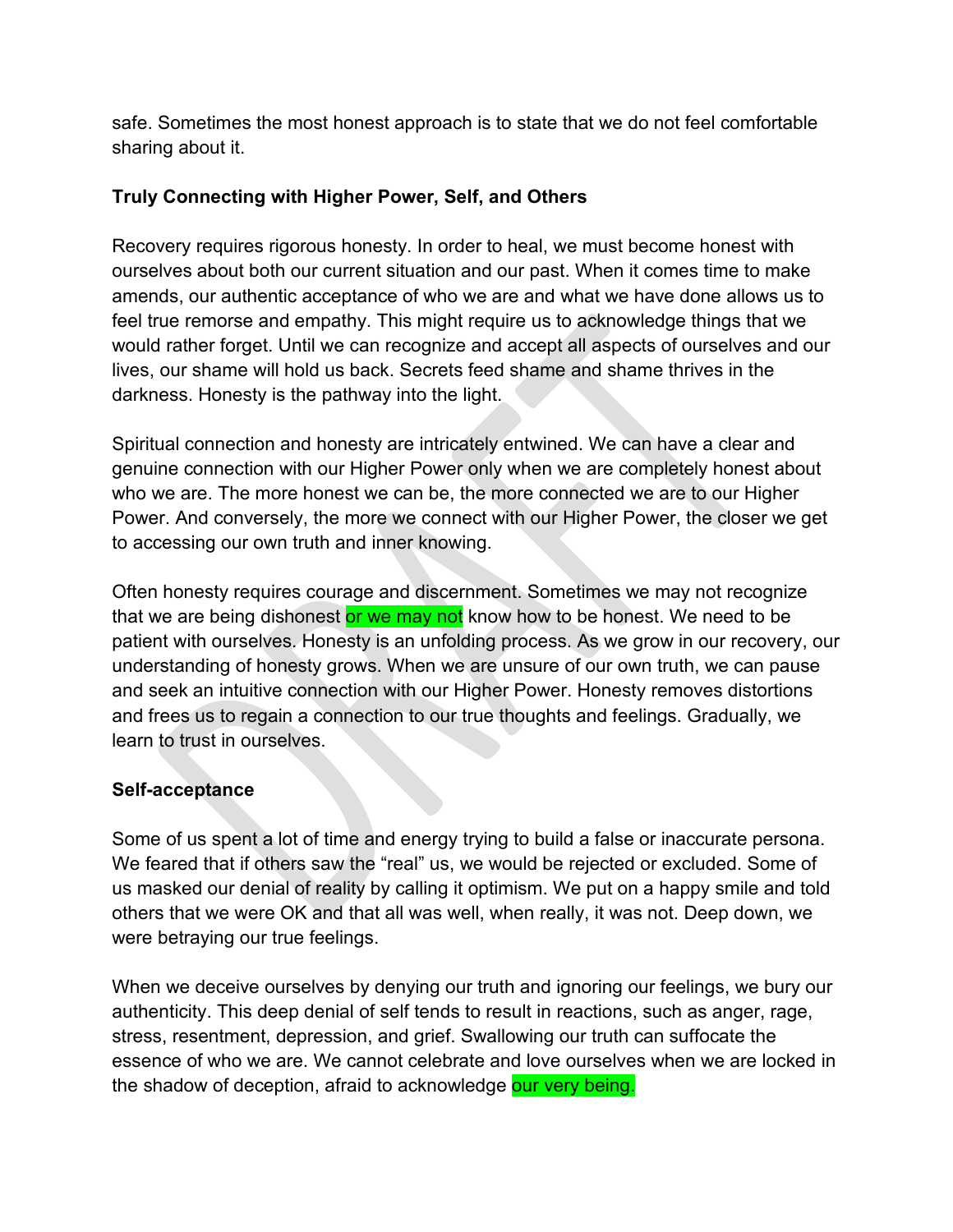In contrast, we honor ourselves when we embrace our truth. When we get in touch with our feelings, thoughts, and fears, the very core of who we are is set free.

### **Authenticity and Intimacy**

Honesty is necessary for authentic relationships. We cannot experience full acceptance from others when we hide away our true selves. Only when we are honest with ourselves can we allow other people to know, accept, and love us for who we really are. When we are honest and open, we lower our barriers and allow ourselves to connect completely with another's heart. The person we are on the inside is aligned with the person we present to the outside world.

When we do not want to face difficult or uncomfortable feelings, it might seem easier to fabricate a story than to admit the truth. But in the long run, lies and fabrications harm us. Even if we aren't telling an outright lie, we lack honesty when we are not direct and forthright or when we withhold important, relevant information. We are dishonest when we tell white lies, maybe in the guise of protecting another's feelings. We may wish to head off a potential conflict or try to protect someone from disappointment. While we might mean well, when we play with the facts instead of being direct, we disrespect the other person and ourselves. When we withhold significant information, we sabotage intimate and authentic relationships. Instead of trying to change reality, to present a different version of it, or to insincerely please someone, we validate ourselves by speaking the truth.

With authenticity and true intimacy as our goal, we are careful to be honest with ourselves about our motives in communicating. Honesty is not a license to selfrighteously judge, criticize, or punish others. Honesty is not an excuse for passing our anxiety and anger onto others instead of practicing emotional self-regulation. If something bothers us and we are not sure how to handle it, we may take some time to pause and reflect on our options and reasoning before taking action. We may call our sponsor or another COSA member to **consider** our perceptions and motivations and to practice expressing ourselves as we learn new behaviors. We may ask our Higher Power for guidance.

As we learn to be honest in our recovery, we can shed all pretenses of who we want to be and embrace who we truly are. We move toward a life of self-acceptance, honor, and dignity. Our self-esteem, self-confidence, and self-love grow. We need honesty for selfcare and to set healthy boundaries.